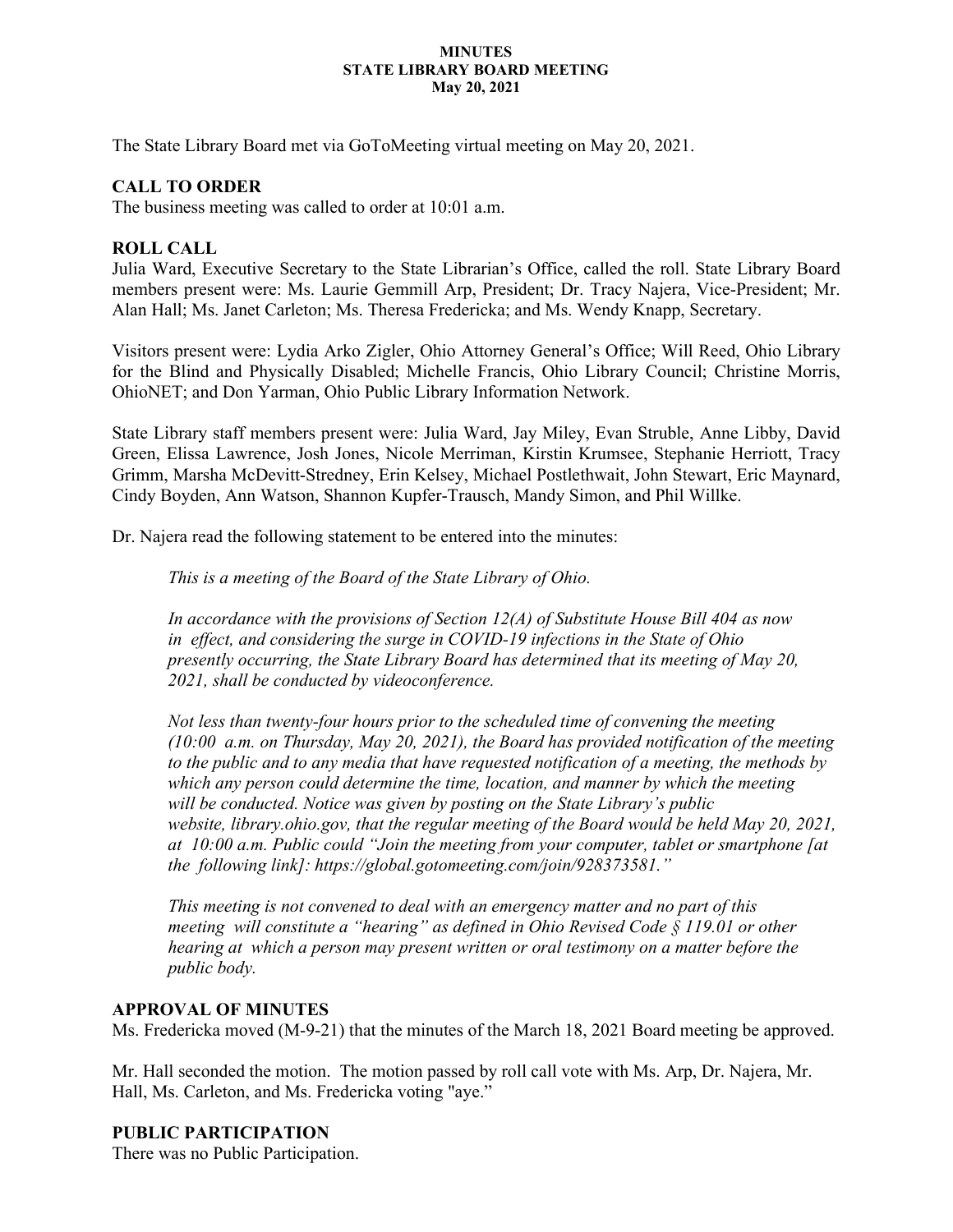### **LSTA REPORT**

#### **Ohio Library for the Blind and Physically Disabled**

Evan Struble, Associate State Librarian for Library Development, introduced Will Reed, the manager of the Ohio Library for the Blind and Physically Disabled. Mr. Reed presented the Board with a funding request for the OLBPD program. He explained that the program serves nearly 10,000 patrons in Ohio. OLBPD acts as the regional library for the state of Ohio as part of the National Library Service for the Blind and Print Disabled of the Library of Congress (NLS). OLBPD receives no local funding; their entire program is funded with state and federal funds. Mr. Reed explained that OLBPD provides Braille and talking books to Ohioans. He emphasized that the books that they provide are critical to patrons' quality of life, as was conveyed to OLBPD during the COVID-19 closure. 215,000 books were downloaded in 2020, compared to 146,000 in 2019. Ms. Arp asked if anything surprised Mr. Reed. Mr. Reed said he was surprised by the constant need for books. He said that OLBPD is working on a better emergency plan to address this should they need to close again in the future. Dr. Najera asked what kind of role OLBPD played in making sure technology was accessible. Mr. Reed explained that OLBPD works with sublending agencies to help distribute equipment and provide extended collaborative support to local patrons with all kinds of services and information. He said that they want patrons with disabilities to visit their public libraries and will do anything they can to help make them welcoming spaces. Mr. Hall asked what funding other than the Public Library Fund (PLF) and LSTA funding OLBPD receives. Mr. Reed answered that they receive marginal donations, but the program relies on federal and state dollars. Ms. Carleton asked if funding will be diminished in the current budget. Mr. Struble replied that at this time, funding remains as presented to the Board.

Dr. Najera moved (M-10-21) that Federal Fiscal Year 2020 LSTA funds in the amount up to \$150,000 and Federal Fiscal Year 2021 LSTA funds in the amount up to \$84,000 be granted to the Cleveland Public Library to supplement the 5GBO Funds (ALI 350-605) for the operation of the Ohio Library for the Blind and Physically Disabled from July 1, 2021 – June 30, 2022. Both of these are contingent upon the release of State Fiscal Year 2022 federal appropriations within ALI 350-601.

Mr. Hall seconded the motion. The motion passed by roll call vote with Ms. Arp, Dr. Najera, Mr. Hall, Ms. Carleton, and Ms. Fredericka voting "aye."

#### **Libraries Connect Ohio Statewide Core Electronic Databases**

Mr. Struble introduced Don Yarman, Executive Director of Ohio Public Library Information Network (OPLIN). Mr. Yarman presented the funding request for the Libraries Connect Ohio (LCO) databases. He gave a brief history of LCO, which is a partnership of OPLIN, OhioLINK, INFOhio, and the State Library of Ohio that began seventeen years ago to provide online database access to Ohio library users. He said that he is proud of the efforts of the different library communities who have come together to keep this collaboration going and is grateful to the leadership of the State Library for bringing everyone to the table. Mr. Yarman explained that the pandemic cast a spotlight on how necessary these resources are. He said that some resource use fell, but not as much as may have been expected with libraries being closed. He continued that some resource use, such as Transparent Language and Chilton Library, actually increased. Ms. Carleton commented that she appreciated the history of LCO and hopes the program can continue. Mr. Yarman explained that team comes together every five years to evaluate the packages and release an Intent to Negotiate. Ms. Fredericka asked Mr. Yarman to highlight the economy of scale. Mr. Yarman replied that while it's difficult to get specific pricing from vendors if libraries were to offer their own databases, he knows that individual libraries who could afford the licensing collectively would pay more than the current statewide service does. Mr. Hall asked if there are other states who have statewide contracts like this.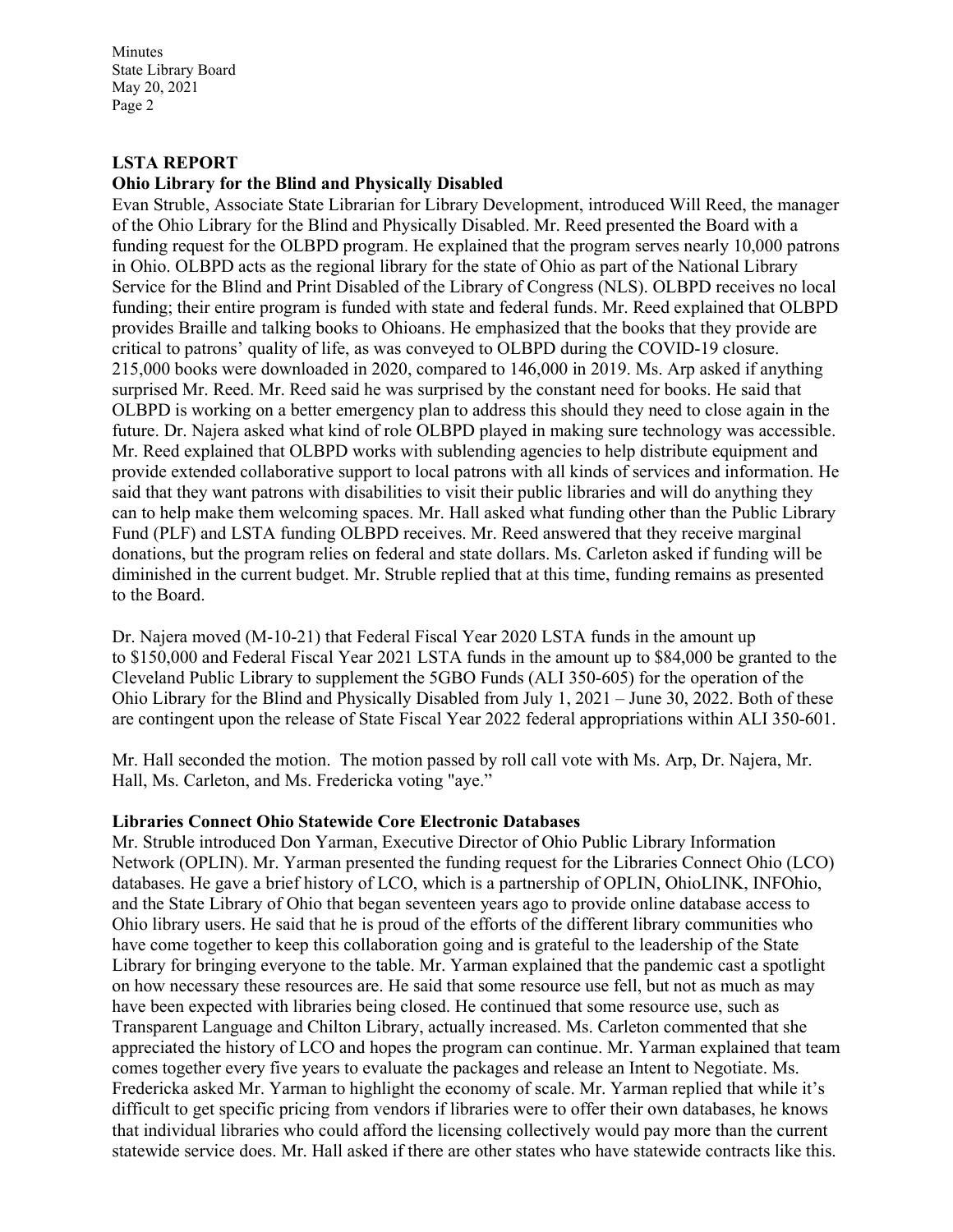Mr. Yarman answered that most states have some kind of statewide agreement with vendors such as EBSCO, ProQuest, and Gale. Ohio is special in that it has three different sources of revenue to provide the databases. Ms. Arp said that she appreciated the appendix Mr. Yarman provided and to see the effect of the pandemic on usage.

Ms. Carleton moved (M-11-21) that a Library Services and Technology Act (LSTA) grant in the amount of \$1,500,000 be awarded to The Ohio State University for the Libraries Connect Ohio (OhioLINK, OPLIN, INFOhio) Statewide Core Electronic Databases. For the period of July 1, 2021 – September 30, 2021, \$1,000,000 will be awarded from FFY2020 funds. \$500,000 of the grant amount will be funded from FFY2021 funds for the period of July 1, 2021 – June 30, 2022. Both of these are contingent upon the release of SFY2022 appropriations from ALI 350-601.

Dr. Najera seconded the motion. The motion passed by roll call vote with Ms. Arp, Dr. Najera, Mr. Hall, Ms. Carleton, and Ms. Fredericka voting "aye."

## **STATE LIBRARIAN'S REPORT**

Ms. Knapp provided the Board with some updates on the State Library. First, she shared that the Executive Team is working on a phased-in plan for staff to return to the building. The building will open to the public after Labor Day and meeting rooms will open in 2022. She explained that the State Library is using an abundance of caution to keep staff and patrons safe. Next, she shared that due to rule changes from the Federal Communications Commission, the Emergency Connectivity Fund will be able to be used for prospective purchases, which is a relief to many libraries. Kirstin Krumsee, Library Consultant, gave the Board an update on the 2020 Census. She explained that the Census Bureau takes steps to ensure the privacy of participants. One method used historically was swapping households in reports. As of late, the Bureau has not thought that method was sufficient and has employed differential privacy. Ms. Krumsee explained that it will ensure that state level data remains correct, but lower level data accuracy will be affected. Noise, or artificial information, will be inserted into the data. She emphasized that it will likely create a problem across all fields that use Census data, particularly libraries. She said that Public Library Fund distribution and strategic planning are two areas that will be made more difficult with differential privacy. Dr. Najera thanked Ms. Krumsee for her work on the Census. She asked if that data set needs to be used for fund allocation. Ms. Krumsee replied that it isn't clear, that there is only one data set that will be linked to specific populations, and it will be difficult to tell how much noise has been added. Ms. Knapp explained that we know that the Census Bureau is going to do something to protect privacy in the data sets, but not exactly what it will be. She said that letters of concern are due May 28 ahead of the Bureau's vote in June. Ms. Knapp explained that once that data is set, a certain margin of error will be known, but it is unknown which way it will go. Ms. Arp asked what could be done ahead of time, if the Board could send a letter of concern to the Census Bureau. Dr. Najera said she was in favor of signing a letter of concern and the Board agreed. Ms. Knapp said that she will draft a letter for the Board, and Julia Ward, Executive Secretary to the State Librarian's Office, will email it to the Census Bureau.

## **Budget Update**

Ms. Knapp gave the Board an update on the current state of the State Library biennial budget. She explained that she testified before the Senate Workforce and Higher Education Committee on behalf of the State Library. She received no questions from the Committee. Ms. Knapp said that she has been given no indication that there will be a restoration of General Revenue Funds (GRF), which is concerning. She explained that the Office of Budget and Management will likely increase the State Library GRF appropriations to accommodate staff raises. Ms. Arp asked if other agencies received funding increases. Ms. Knapp explained that some have, and funding levels varied from agency to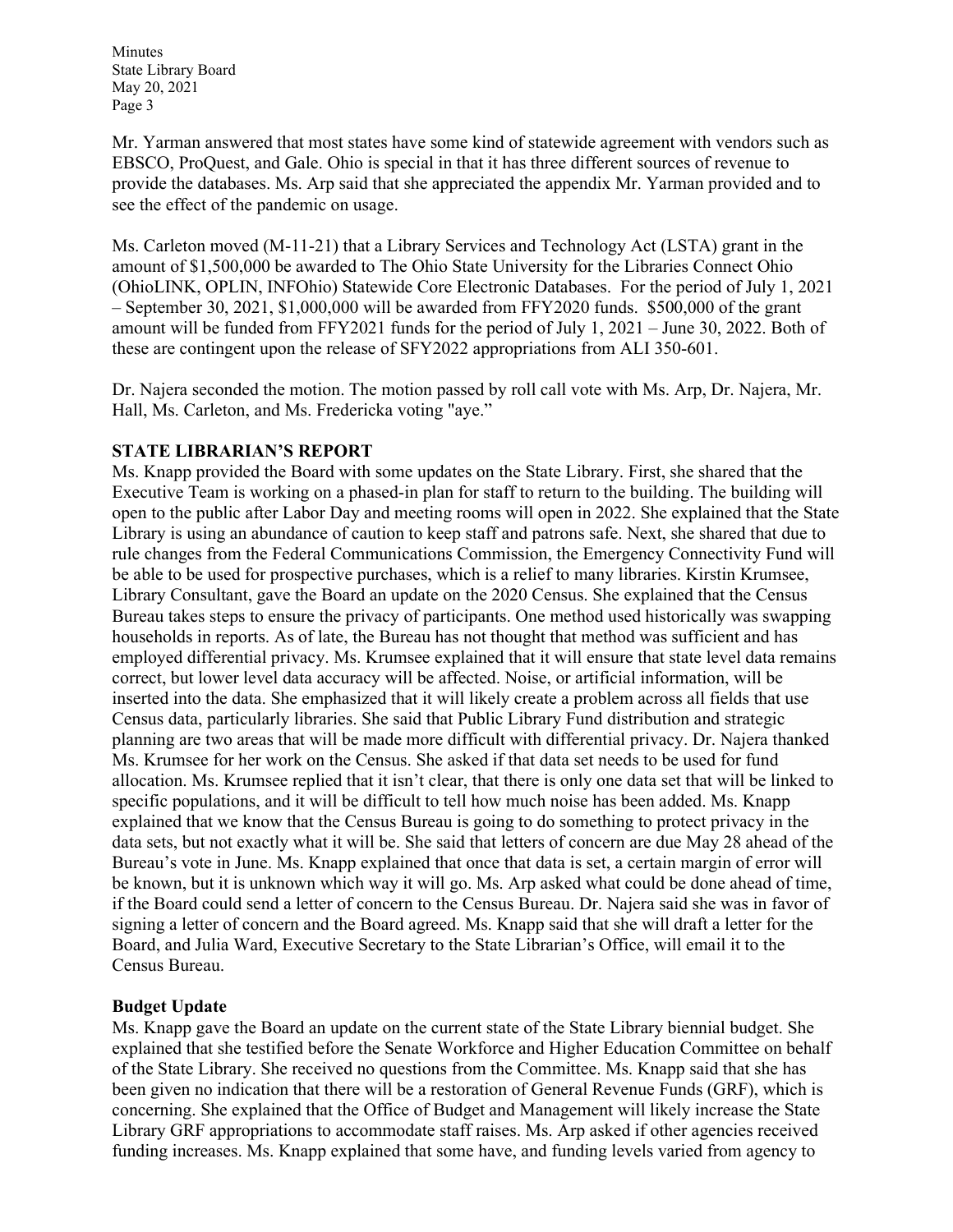agency. She stressed that the consistent cutting of the State Library's budget is debilitating. Ms. Arp asked if the Governmental Affairs Coordinator position will be filled. Ms. Knapp explained that it will not, as the State Library's current staff level is frozen. Dr. Najera asked how the Board can help. Ms. Knapp replied that they can contact their senators. Ms. Fredericka commented that her legislators seemed confused about State Library funding. Dr. Najera commented that we need to be aware that the state is performing ahead of estimates in revenues; it is not an issue of not having the funding. Mr. Hall mentioned that legislators are confused about who is getting what funding. Dr. Najera shared that the Senate is scheduled to come out with their version of the budget bill on June 1 and will vote it out on June 10 so that it can go to Conference Committee.

### **American Rescue Plan Act (ARPA) Update**

Mr. Struble presented the Board with an update on the American Rescue Plan Act (ARPA). He explained that State Library staff learned more about how funds are to be spent at the IMLS Grants to States Convening. Ohio is receiving a little more than \$4.5 million in ARPA funds. It was emphasized to states that the funds should be used to support large-scale initiatives. Mr. Struble said that State Library programs will be as multi-library-type as possible. The first initiative is a 3% subsidy to statewide delivery to help absorb the service cost increase to libraries. The next initiative will have an emphasis on outreach. Dr. Najera asked if the State Library will receive an administrative allocation. Mr. Struble replied that the State Library can take up to 4% of the award in administrative costs. Ms. Arp stated that messaging should be clear that ARPA funds are not extra funds that the State Library has available to use for operations. Mr. Struble explained that there will be press releases that will explain what ARPA funds can be used for and an ARPA-dedicated listserv. Ms. Fredericka commented that subsidizing delivery is an excellent example of what the State Library does in regards to its mission to help libraries at every turn. Mr. Struble said that messaging will be bold and direct. Mr. Hall commented that subsidizing delivery is a great use of funds.

#### **UNFINISHED BUSINESS**

There was no unfinished business.

# **NEW BUSINESS**

#### **State Subsidies**

Mr. Struble presented the Board with the funding request for state subsidies for the four Regional Library Systems (RLS). He gave the Board highlights of the programs that the RLS have provided to its members over the past year, including collaborative events. He explained that these funds are used for staffing, overhead, and programming. Mr. Struble shared that this fall, they will host a collaborative emerging technology symposium.

Dr. Najera moved (M-12-21) that State Fiscal Year 2022 General Revenue Funds in an amount up to \$125,000 be granted to the Northeast Ohio Regional Library System (NEO-RLS) for operations from July 1, 2021 – June 30, 2022, contingent upon release of State Fiscal Year 2022 General Revenue Funds within ALI 350-502.

Ms. Carleton seconded the motion. The motion passed by roll call vote with Ms. Arp, Dr. Najera, Mr. Hall, Ms. Carleton, and Ms. Fredericka voting "aye."

Ms. Fredericka moved (M-13-21) that State Fiscal Year 2022 General Revenue Funds in an amount up to \$125,000 be granted to the Northwest Library District (NORWELD) for operations from July 1, 2021 – June 30, 2022, contingent upon release of State Fiscal Year 2022 General Revenue Funds within ALI 350-502.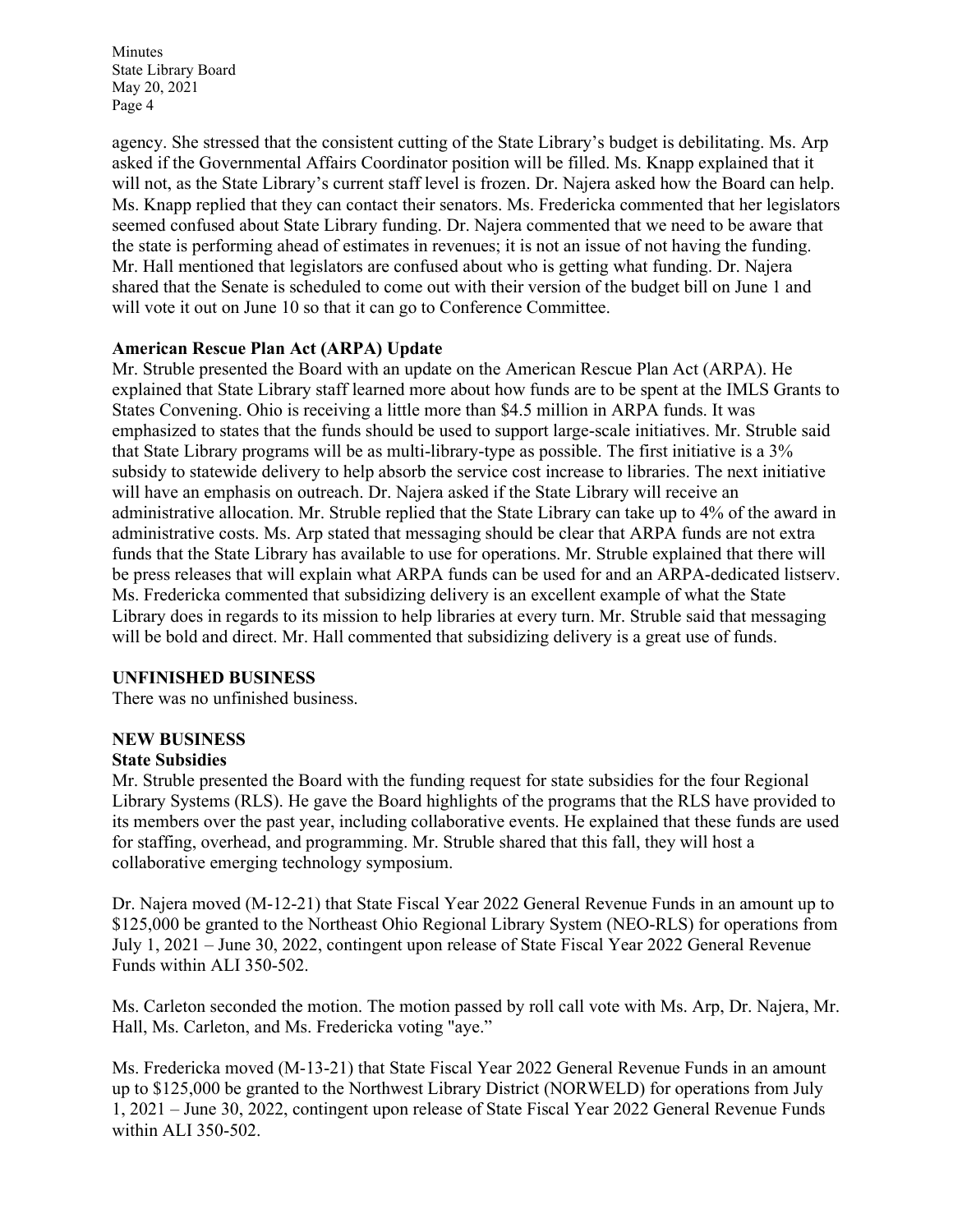Ms. Carleton seconded the motion. The motion passed by roll call vote with Ms. Arp, Dr. Najera, Mr. Hall, Ms. Carleton, and Ms. Fredericka voting "aye."

Dr. Najera moved (M-14-21) that State Fiscal Year 2022 General Revenue Funds in an amount up to \$125,000 be granted to the Southeast Ohio Regional Library System (SERLS) for operations from July 1, 2021 – June 30, 2022, contingent upon release of State Fiscal Year 2022 General Revenue Funds within ALI 350-502.

Ms. Fredericka seconded the motion. The motion passed by roll call vote with Ms. Arp, Dr. Najera, Mr. Hall, Ms. Carleton, and Ms. Fredericka voting "aye."

Ms. Carleton moved (M-15-21) that State Fiscal Year 2022 General Revenue Funds in an amount up to \$125,000 be granted to Southwest and Neighboring Libraries (SWON Libraries) for operations from July 1, 2021 – June 30, 2022, contingent upon release of State Fiscal Year 2022 General Revenue Funds within ALI 350-502.

Dr. Najera seconded the motion. The motion passed by roll call vote with Ms. Arp, Dr. Najera, Mr. Hall, Ms. Carleton, and Ms. Fredericka voting "aye."

Mr. Struble presented the Board with the funding request for state subsidies for the Ohio Library for the Blind and Physically Disabled (OLBPD). He reminded the Board that the information presented earlier about OLBPD was about the program in its entirety, including the state pass through funds.

Ms. Fredericka moved (M-16-21) that State Fiscal Year 2022 5GBO Funds in an amount up to \$1,274,294 be granted to the Cleveland Public Library for the operation of the Ohio Library for the Blind and Physically Disabled from July 1, 2021 – June 30, 2022, contingent upon release of State Fiscal Year 2022 5GBO Funds within ALI 350-605.

Ms. Carleton seconded the motion. The motion passed by roll call vote with Ms. Arp, Dr. Najera, Mr. Hall, Ms. Carleton, and Ms. Fredericka voting "aye."

## **OPLIN Board Appointments**

Mr. Yarman presented recommendations for appointments to the Ohio Public Library Information Network (OPLIN) Board. He said that the Board seeks to maintain diversity of representation from geographic areas, size, and expertise areas. The new appointees will help bring more technology expertise to the Board.

Mr. Hall moved (M-17-21) that Angela Baldree and Garalynn Tomas be re-appointed to the Ohio Public Library Information Network (OPLIN) Board of Trustees for a second term from July 1, 2021 – June 30, 2024, and Ben Bolbach and Bill Lane be appointed to the OPLIN Board of Trustees for an initial term from July  $1, 2021 -$  June 30, 2024.

Ms. Carleton seconded the motion. The motion passed by roll call vote with Ms. Arp, Dr. Najera, Mr. Hall, Ms. Carleton, and Ms. Fredericka voting "aye."

## **Election of Officers**

Ms. Knapp explained that nominations are needed for the offices of President and Vice-President to fill two-year terms. As Ms. Arp has served a full two-year term, she is not eligible to be President again this biennium.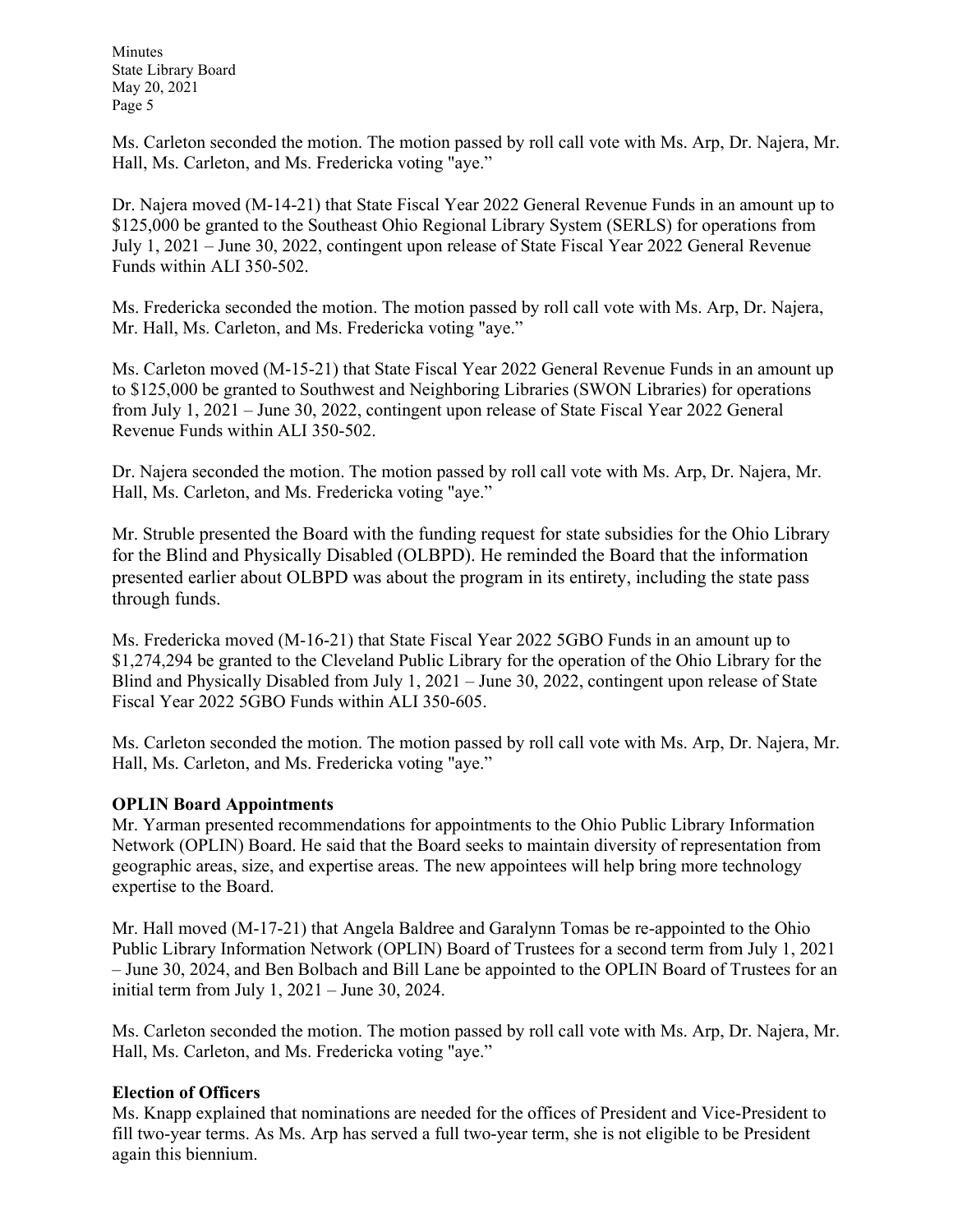Ms. Carleton moved (M-18-21) that Tracy Najera be nominated for the office of President of the State Library Board for the biennial term beginning July 1, 2021.

Mr. Hall seconded the motion. The motion passed by roll call vote with Ms. Arp, Dr. Najera, Mr. Hall, Ms. Carleton, and Ms. Fredericka voting "aye."

Ms. Carleton moved (M-19-21) that the nominations be closed, a unanimous ballot be cast for Tracy Najera, and that she be declared elected to that office for the biennial term beginning July 1, 2021.

Mr. Hall seconded the motion. The motion passed by roll call vote with Ms. Arp, Dr. Najera, Mr. Hall, Ms. Carleton, and Ms. Fredericka voting "aye."

Ms. Fredericka moved (M-20-21) that Alan Hall be nominated for the office of Vice-President of the State Library Board for the biennial term beginning July 1, 2021.

Ms. Carleton seconded the motion. The motion passed by roll call vote with Ms. Arp, Dr. Najera, Mr. Hall, Ms. Carleton, and Ms. Fredericka voting "aye."

Ms. Fredericka moved (M- 21-21) that the nominations be closed, a unanimous ballot be cast for Alan Hall, and that he be declared elected to that office for the biennial term beginning July 1, 2021.

Ms. Carleton seconded the motion. The motion passed by roll call vote with Ms. Arp, Dr. Najera, Mr. Hall, Ms. Carleton, and Ms. Fredericka voting "aye."

## **Revise Board Meeting Schedule**

Ms. Knapp explained that due to the ARPA competitive grants that the State Library will be awarding, it would be helpful to move the October 21, 2021 meeting of the State Library Board to September 16, 2021. Ms. Carleton asked if the Board will be meeting in person. Lydia Arko Zigler, Assistant Attorney General at the Ohio Attorney General's Office, said that the provision that allows for virtual meetings may be renewed in legislation, and that there is talk that it will happen in the budget bill. Dr. Najera said there will be more clarification after July 1.

Mr. Hall moved (M-22-21) that the October 21, 2021 meeting of the State Library Board be rescheduled to September 16, 2021 at 10:00 a.m.

Ms. Fredericka seconded the motion. The motion passed by roll call vote with Ms. Arp, Dr. Najera, Mr. Hall, Ms. Carleton, and Ms. Fredericka voting "aye."

## **EXECUTIVE SESSION**

Dr. Najera moved (M-23-21) to enter into Executive Session to discuss the compensation of a public employee pursuant to Ohio Revised Code 121.22(G)(1).

Ms. Carleton seconded the motion. The motion passed by roll call vote with Ms. Arp, Dr. Najera, Mr. Hall, Ms. Carleton, and Ms. Fredericka voting "aye." The Board moved into Executive Session at 11:41 a.m.

The Board came out of Executive Session at 12:07 p.m.